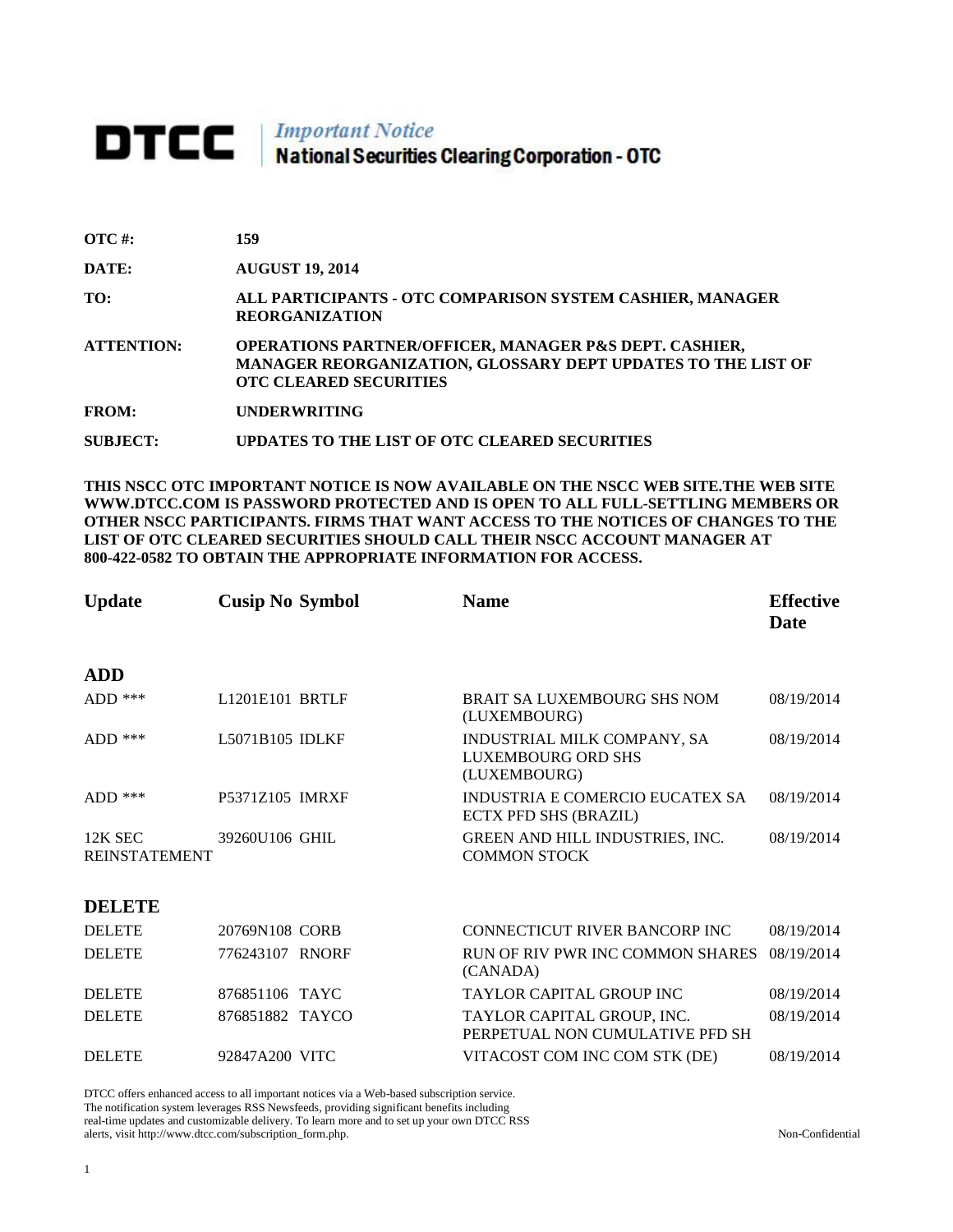SEC 12K SUSPENSION 344102108 FEPU FLYING EAGLE PU TECHNICAL CORPORATION. NEW COMMON STOCK 08/19/2014

# **MARKET MOVE**

|   | 38489R506 GTPTP TO: GPTPRB GRAMERCY PROPERTY TRUST INC. | 08/19/2014 |
|---|---------------------------------------------------------|------------|
| * | <b>PREFERRED SERIES B</b>                               |            |
|   | (XNAS TO: XNYS)                                         |            |

# **SYMBOL CHANGES**

|                         | 070490206 BCCED TO: BCCEF BACTECH ENVIRONMENTAL CORP<br>ORDINARY SHARES (CANADA) | 08/19/2014 |
|-------------------------|----------------------------------------------------------------------------------|------------|
| 62952B103 NYBD TO: PLKD | NYBD HLDG INC COM STK (FL)                                                       | 08/19/2014 |
| 901773101 MRRM TO: TLCC | TWINLAB CONSOLIDATED HOLDINGS.<br>INC. COMMON                                    | 08/19/2014 |

### **REORGANIZATION**

| <b>DELETE</b> | 04014V107 ABXX  | ARGAN BEAUTY CORPORATION<br><b>COMMON STOCK</b>                                     |            |
|---------------|-----------------|-------------------------------------------------------------------------------------|------------|
| <b>ADD</b>    | 04014V206 ABXXD | ARGAN BEAUTY CORPORATION NEW<br><b>COMMON STOCK</b>                                 | 08/19/2014 |
| <b>DELETE</b> | 559263108 MGRZF | MAGNA RES LTD ORD SHS (CDA)                                                         |            |
| <b>ADD</b>    | 029065109 APCOF | AMERICAN POTASH CORP. ORDINARY<br><b>SHARES (CANADA)</b>                            | 08/19/2014 |
| <b>DELETE</b> | 589518109 MERG  | <b>MERGER MINES CORP</b>                                                            |            |
| <b>ADD</b>    | 589518208 MERGD | <b>MERGER MINES CORP. NEW</b>                                                       | 08/19/2014 |
| <b>DELETE</b> | 78417V104 SGBHF | <b>SGB INTERNATIONAL HOLDINGS INC.</b><br><b>COMMON SHARES (CANADA)</b>             |            |
| <b>ADD</b>    | 38528G107 SGBHF | <b>GRAND CHINA ENERGY GROUP LIMITED 08/19/2014</b><br><b>COMMON SHARES (CANADA)</b> |            |
| <b>DELETE</b> | 92203D103 VNGE  | VANGUARD ENERGY CORPORATION<br><b>COMMON STOCK</b>                                  |            |
| <b>ADD</b>    | 92203D301 VNGED | VANGUARD ENERGY CORPORATION<br><b>COMMON STOCK</b>                                  | 08/19/2014 |
| <b>DELETE</b> | 968222109 WILS  | WILESS CONTROLS INC. COMMON<br><b>STOCK</b>                                         |            |
| <b>ADD</b>    | 65341C104 NXGA  | NEXT GALAXY CORP. COMMON STOCK 08/19/2014                                           |            |

# **CUSIP CHANGE**

| <b>DELETE</b> | 04604B109 HRLDF | <b>HERON RESOURCES LIMITED HRR</b> |
|---------------|-----------------|------------------------------------|
|               |                 | ORDINARY SHARES (AUSTRALIA)        |

Non-Confidential